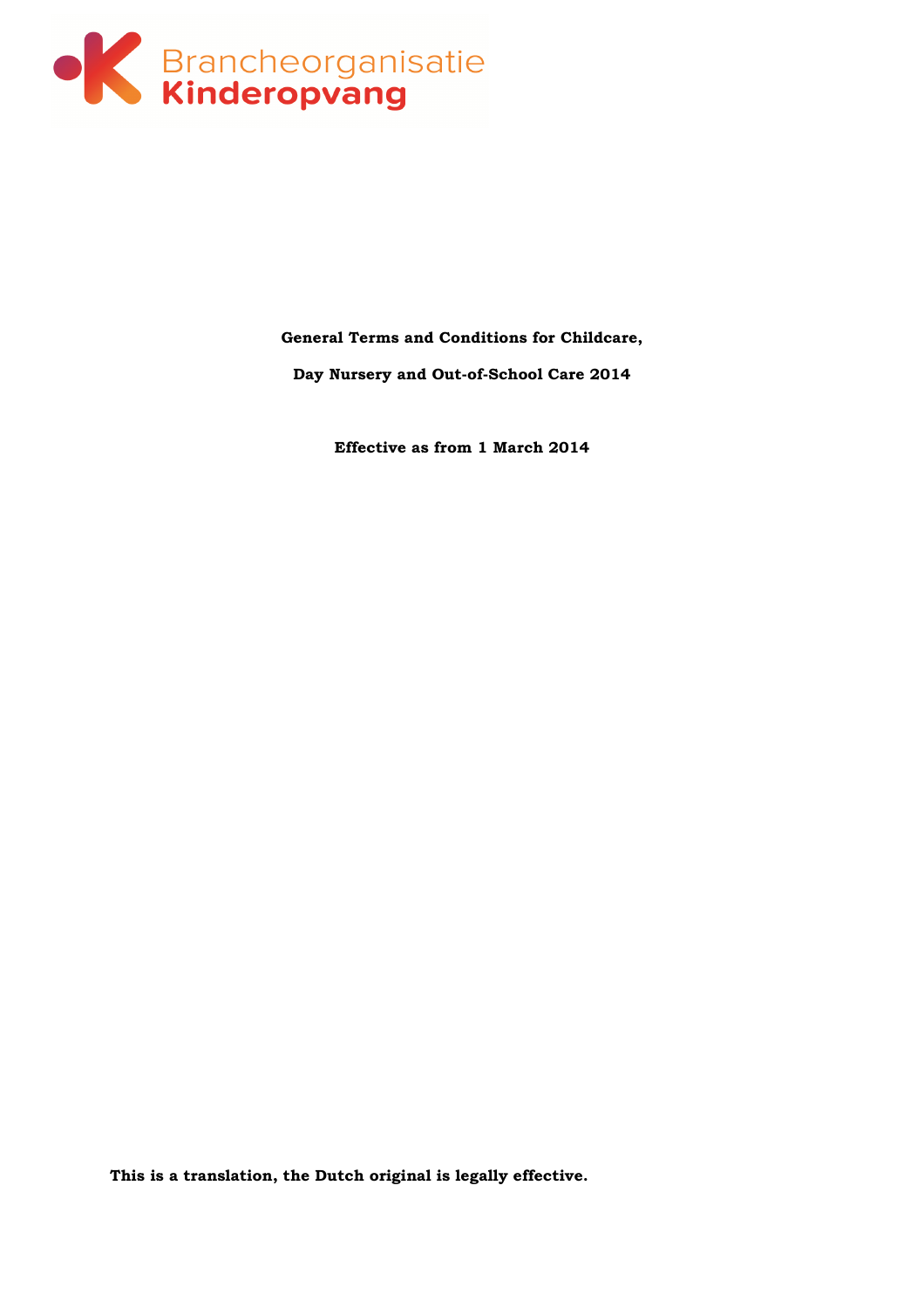

| <b>ARTICLE 1 - Definitions</b> |                                                                           | 3           |
|--------------------------------|---------------------------------------------------------------------------|-------------|
|                                | <b>ARTICLE 2</b> - Applicability                                          | 3.          |
| <b>ARTICLE 3</b>               | - Supply of information                                                   | 3           |
| <b>ARTICLE 4</b>               | - Registration                                                            | 4           |
| <b>ARTICLE 5</b>               | - Offer                                                                   | 4           |
|                                | <b>ARTICLE 6 - The Agreement</b>                                          | 4           |
|                                | <b>ARTICLE 7 - Cancellation</b>                                           | 5           |
|                                | <b>ARTICLE 8 - Placement interview</b>                                    | 5           |
|                                | ARTICLE 9 - Term and renewal of the Agreement                             | 5.          |
|                                | <b>ARTICLE 10 - End of the Agreement</b>                                  | 5           |
|                                | <b>ARTICLE 11 - Accessibility</b>                                         | 6           |
|                                | <b>ARTICLE 12 - Mutual obligations</b>                                    | 6           |
|                                | <b>ARTICLE 13 - Obligations of the Proprietor</b>                         | 7           |
|                                | <b>ARTICLE 14 - Obligations of the Parent</b>                             | 7           |
|                                | <b>ARTICLE 15 - Change of the Agreement</b>                               | 7           |
|                                | ARTICLE 16 - The price and change of the price                            | $\mathbf 7$ |
|                                | ARTICLE 17 - The payment / Late payment                                   | 8           |
|                                | <b>ARTICLE 18 - Applicable law and competent court</b>                    | 8           |
|                                | <b>ARTICLE 19 - Complaints procedure</b>                                  | 8           |
|                                | <b>ARTICLE 20 - Dispute settlement rules and the statutory complaints</b> |             |
|                                | regulations for childcare<br><b>ARTICLE 21 - Compliance warranty</b>      | 8<br>9      |
|                                | <b>ARTICLE 22 - Supplements</b>                                           | 9           |
|                                | SCHEDULE 1 - Further regulation of the obligations of the Proprietor      | 10          |
|                                | SCHEDULE 2 - Further regulation of the compliance warranty                | 11          |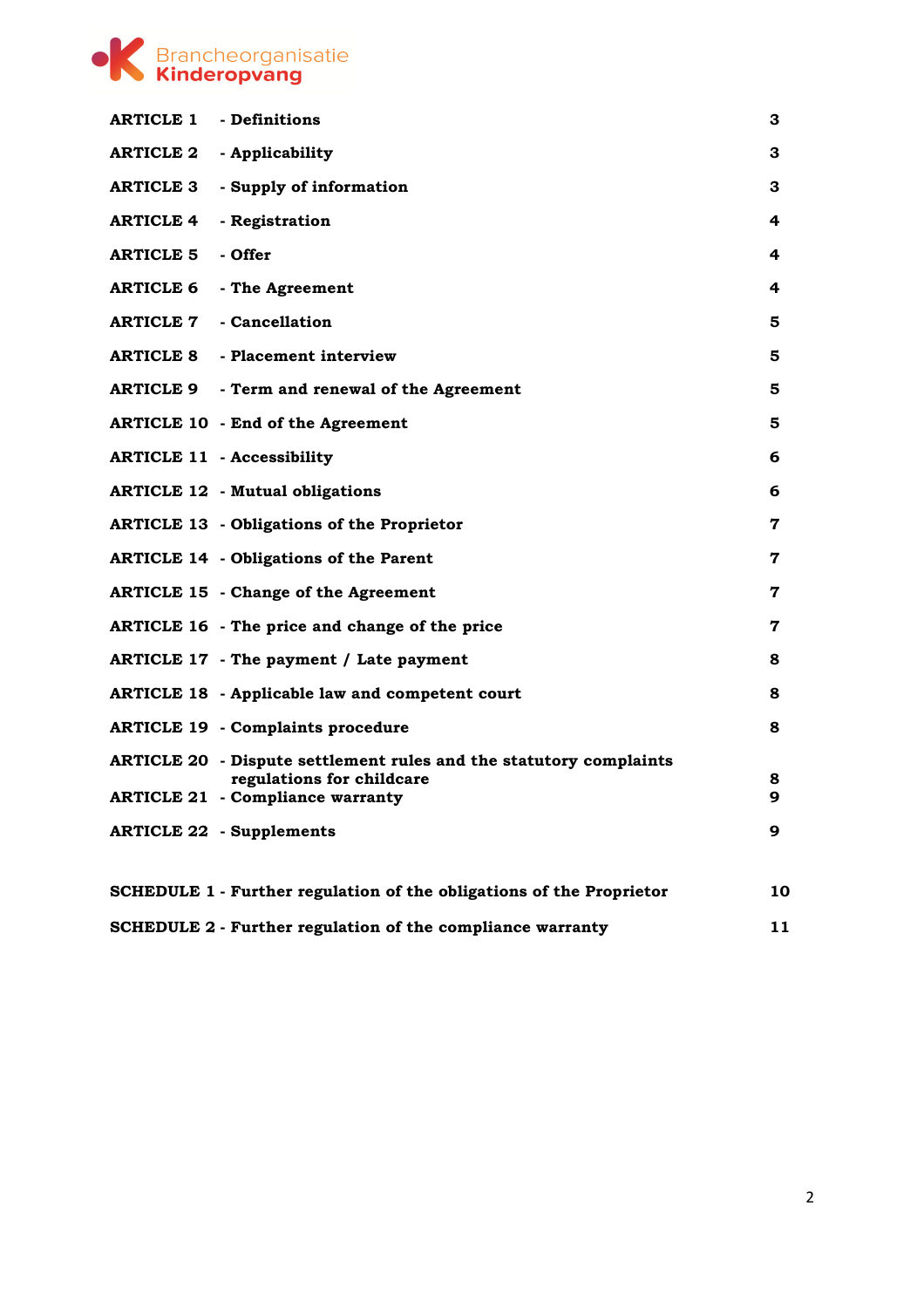

## **ARTICLE 1 – Definitions**

In these General Terms and Conditions the following is understood as:

| Agreement:                 | The childcare agreement between the parent and the<br>proprietor.                                                                                                                                                                         |
|----------------------------|-------------------------------------------------------------------------------------------------------------------------------------------------------------------------------------------------------------------------------------------|
| Childcare:                 | The commercial or otherwise other than without consideration<br>caring for, bringing up and contributing to the development of<br>children up to the first day of the month when the children<br>start secondary education.               |
| <b>Child Centre:</b>       | A facility that provides childcare (other than a child-minder<br>service).                                                                                                                                                                |
| <b>Commencement Date:</b>  | The stipulated date when the childcare commences.                                                                                                                                                                                         |
| Day Nursery:               | Childcare provided by a child centre for children up to the age<br>of primary education.                                                                                                                                                  |
| <b>Disputes Committee:</b> | The disputes committee childcare.                                                                                                                                                                                                         |
| <b>Out-of-School Care:</b> | Childcare provided by a child centre for children in the age of<br>primary education in the course of which care is offered before<br>or after the daily school time as also during days or afternoons<br>off and during school holidays. |
| Parent:                    | The relation by blood or affinity in the ascending line or foster<br>parent of the child that the childcare is related to.                                                                                                                |
| <b>Parent Committee:</b>   | Advisory and consultative body established by the proprietor<br>consisting of a representation of parents whose children are<br>cared for in the child centre.                                                                            |
| <b>Parties:</b>            | The proprietor and the parent.                                                                                                                                                                                                            |
| Proprietor:                | Natural or legal person that operates a child centre.                                                                                                                                                                                     |
| <b>Start Date:</b>         | The date when the agreement takes effect.                                                                                                                                                                                                 |
| Written (In Writing):      | Written is also understood as 'electronically', unless the law<br>opposes the same.                                                                                                                                                       |

### **ARTICLE 2 – Applicability**

- 1. These General Terms and Conditions are applicable to the conclusion and implementation of the Agreement.
- 2. The Agreement is concluded between the Proprietor and the Parent.

### **ARTICLE 3 – Supply of information**

- 1. If a Parent is interested in the possible placement of his/her child in a Child Centre the Proprietor shall provide the Parent with an information package in which the Proprietor provides a description of the services in the Child Centre, which is sufficiently detailed in order to enable the Parent in his/her orientation on the market to make a further choice between the various Child Centres.
- 2. The information package is provided In Writing and contains at least the elements outlined in schedule 1 to these General Terms and Conditions or a reference to the location where the documents are available for inspection.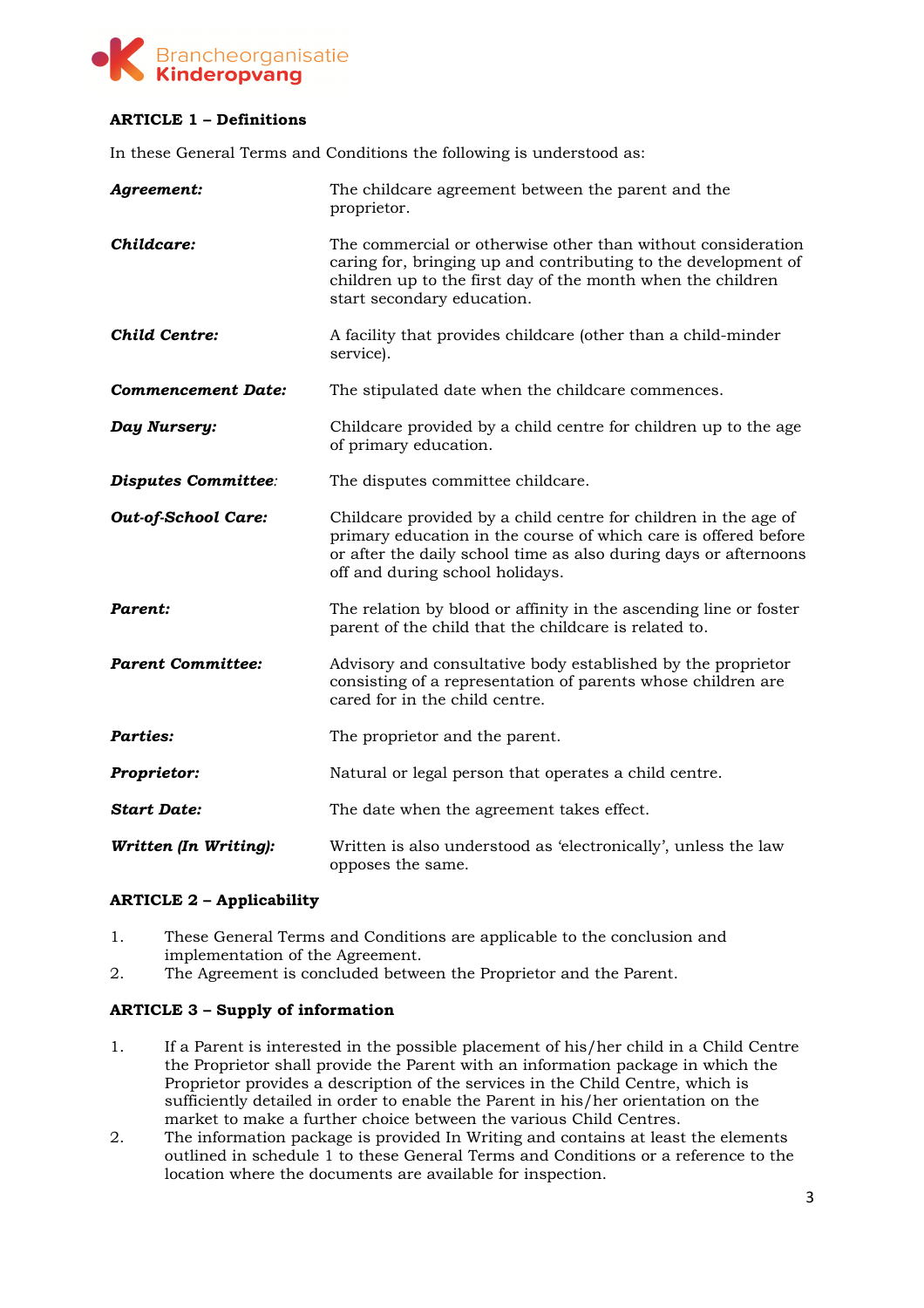

3. After having taken note of the information package the Parent has the possibility of registering with the Proprietor as a party interested in Childcare.

### **ARTICLE 4 – Registration**

- 1. The Parent registers with the Proprietor as a party interested in Day Nursery or Outof-School Care for his/her child (children) for a specific period of time by means of a registration form.
- 2. On the registration form the Parent indicates whether he/she agrees that the offer as intended in article 5 and/or the General Terms and Conditions may be provided to him/her electronically.
- 3. The Proprietor confirms the receipt of the registration In Writing.
- 4. The registration terms and conditions of the Proprietor are applicable to the registration.
- 5. The registration compels neither the Parent nor the Proprietor to conclude an Agreement. The registration should only be qualified as a request of the Parent to the Proprietor to make an offer related to an agreement for the provision of Childcare.
- 6. After receipt of the registration the Proprietor can immediately make the Parent an offer. It is also possible that the Proprietor places the Parent on a waiting list.
- 7. When placed on a waiting list the Proprietor informs the Parent accordingly In Writing. As soon as a Parent qualifies for the same based on his/her ranking on the waiting list the Proprietor shall yet make an offer as intended in article 5.

### **ARTICLE 5 – Offer**

- 1. Following the registration the Proprietor can make the Parent an offer.
- 2. The offer contains data about the Proprietor, a description of its services, all elements as intended in schedule 1 to these General Terms and Conditions or a reference to the location where the documents are available for inspection, as well as:
	- the (proposed) name and (proposed) date of birth of the child;
		- the available Commencement Date;
	- the available type of care and the available location;
	- the offered services in the area of the individual healthcare provided that the Parent requested this with the registration and the Proprietor disposes of the relevant possibilities;
	- the price pertaining to the offer;
	- the payment method and possible additional costs of different payment methods;
	- the cancellation terms and conditions, including the cancellation costs;
	- the term of the Agreement;
	- the applicable notice periods;
	- the reply period with regard to the offer;
	- a reference to the applicability of these General Terms and Conditions;
	- a date.
- 3. The offer takes place In Writing and is accompanied by the General Terms and Conditions.
- 4. The offer, for the acceptance of which the Proprietor offers the Parent a reasonable reply period, is irrevocable during the reply period. After lapse of the reply period the offer expires.

### **ARTICLE 6 – The Agreement**

- 1. The Agreement is concluded following acceptance by the Parent of the offer made by the Proprietor.
- 2. The Parent accepts the offer In Writing. The date when the Proprietor receives the acceptance is the Start Date of the Agreement.
- 3. The Proprietor confirms the receipt of the acceptance In Writing.
- 4. Within the framework of the Agreement the Proprietor shall be free to give substance to the Childcare at its own discretion.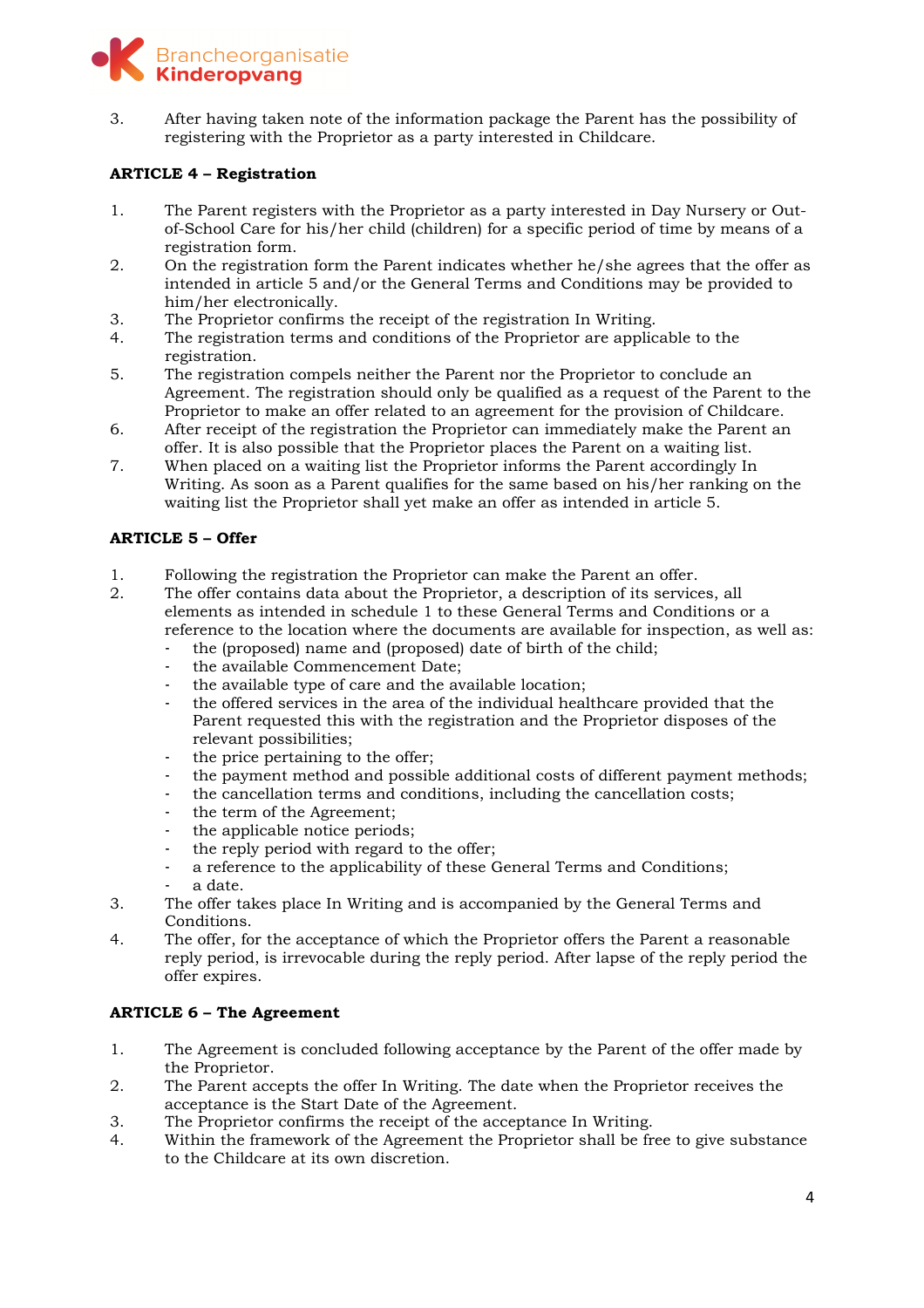

## **ARTICLE 7 – Cancellation**

- 1. The Parent is entitled to cancel the Agreement as from the Start Date up to the Commencement Date.
- 2. The Parent is liable to pay cancellation costs.
- 3. The level of the cancellation costs shall never exceed the payment due over the notice period applicable to the Parent as intended in article 10 paragraph 4 under a.

### **ARTICLE 8 – Placement interview**

- 1. The Proprietor invites the Parent for an interview in a timely fashion prior to the Commencement Date.
- 2. The following is discussed during this interview:
	- a. the specific data of the Parent and his/her child required for the Childcare, including the necessary Civil Service Number(s);
	- b. the commencement and duration of the settling in period;
	- c. the general or temporary points for attention and particularities for the specific care of the child (daily rhythm, food, sickness, medication, development, and the like);
	- d. the individual wishes of the Parent and that these are, where reasonably possible, taken into account;
	- e. the manner of communication;
	- f. the participation in excursions;
	- g. taking pictures and/or videos of the child;
	- h. the statutory liability of the Parent for damages caused by his/her child. And in addition, in case of Out-of-School Care:
	- i. the elements as intended in schedule 1 to these General Terms and Conditions, paragraph 5 under h.
- 3. The Proprietor confirms the arrangements agreed on during the placement interview to the Parent In Writing.

### **ARTICLE 9 – Term and renewal of the Agreement**

- 1. The Agreement is concluded for the maximum term of the stipulated type of Childcare.
- 2. The maximum term for Day Nursery runs up to the age that the child starts participating in primary education.
- 3. The maximum term for Out-of-School Care runs as from the age that the child starts participating in primary education up to the day that the child starts participating in secondary education.
- 4. In derogation from the provisions set forth in paragraph 1 the Parties can agree on a shorter term of at most one year.
- 5. After expiry of the Agreement concluded in pursuance of paragraph 4 for a shorter term than the maximum term the Parties can renew the Agreement. Renewal does not take place automatically.
- 6. A renewal of the Agreement is agreed on In Writing.

## **ARTICLE 10 – End of the Agreement**

- 1. The Agreement comes to an end by operation of law after lapse of the term included in the Agreement.
- 2. In addition the Agreement comes to an end following termination (before the end of the term) by one of the Parties.
- 3. The Proprietor is only authorised to terminate the Agreement on a compelling ground. The following are, in any case, qualified as a compelling ground: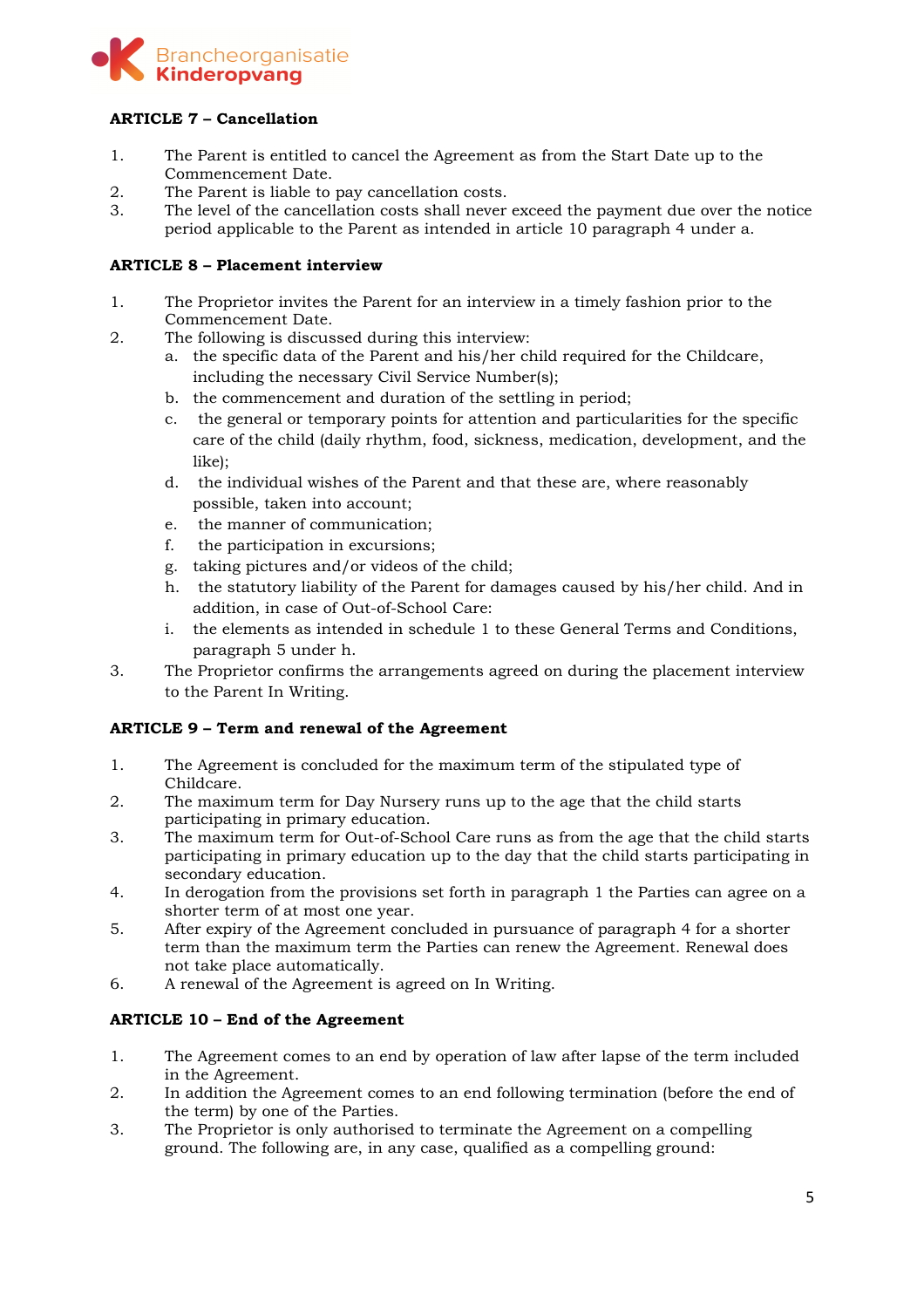

- a. the situation where the Parent has failed to comply with his/her payment obligation for a period of one month;
- b. continuation of situations as intended in article 11 paragraph 2 under a and c;
- c. the situation as intended in article 11 paragraph 2 under b;
- d. the circumstance that the Proprietor is, due to a cause that cannot be attributed to the same, lengthily or permanently unable to implement the Agreement;
- e. a commercial necessity that jeopardises the continuity of the location where the child has been placed.
- 4. Termination takes place by means of a motivated Written notice of the one to the other Party and
	- a. in consideration of a notice period of one month in case of termination by the Parent;
	- b. in consideration of a reasonable notice period, which shall at least amount to one month, in case of termination by the Proprietor;
	- c. with immediate effect in case of termination by the Proprietor in pursuance of article 10 paragraph 3 under a.
- 5. During the notice period the payment obligation of the Parent continues. The notice period takes effect on the date when the Parent or the Proprietor receives the notice of termination. The notice is deemed to have been received on the date of the postmark on the envelop, on the date of the email with which the notice was sent or on the date when the electronic notice was sent, unless the notice contains a different date.
- 6. Other than as a result of expiry of the stipulated term and other than as a result of notice of termination the Agreement comes to an end with immediate effect in case of the death of the child.

# **ARTICLE 11- Accessibility**

- 1. The location where the child has been placed is basically accessible to the child as long as agreement is in place between the Proprietor and the Parent.
- 2. The Proprietor is entitled to deny the child and/or the Parent access to the location for the duration of the period that normal care of the child can within reason not be expected of the Proprietor and the child cannot be cared for in the usual manner. For instance on account of the fact that:
	- a. the child requires additional care due to sickness or otherwise;
	- b. the child and/or the Parent represent a risk or threat to the mental and/or physical health or safety of others after having been warned, unless a warning can within reason not be expected of the Proprietor;
	- c. the care of the child disproportionately encumbers or hinders normal care of the other children.
- 3. If the Proprietor denies the child and/or the Parent access to the location then the Proprietor shall enter into discussions with the Parent in order to arrive at a solution for the situation acceptable to all Parties.
- 4. If the Parent does not agree with the decision of article 11 paragraph 2 to deny access and the discussions with the Proprietor did not result in a solution then he/she can bring this decision to the cognisance of the Disputes Committee with the request to handle the dispute according to the abbreviated procedure within the meaning of the Regulations of the Dispute Committee Childcare.
- 5. During the abbreviated procedure the Proprietor cannot terminate the place.

## **ARTICLE 12 – Mutual obligations**

- 1. The Parties jointly provide for adequate exchange of information about the child.
- 2. The Parties transfer the responsibility for the child to each other in the following manner:
	- a. In case of Day Nursery: when dropping off the child the Parent is responsible and when picking up the Child the Proprietor until the Parties can within reason assume that the transfer of responsibility took place.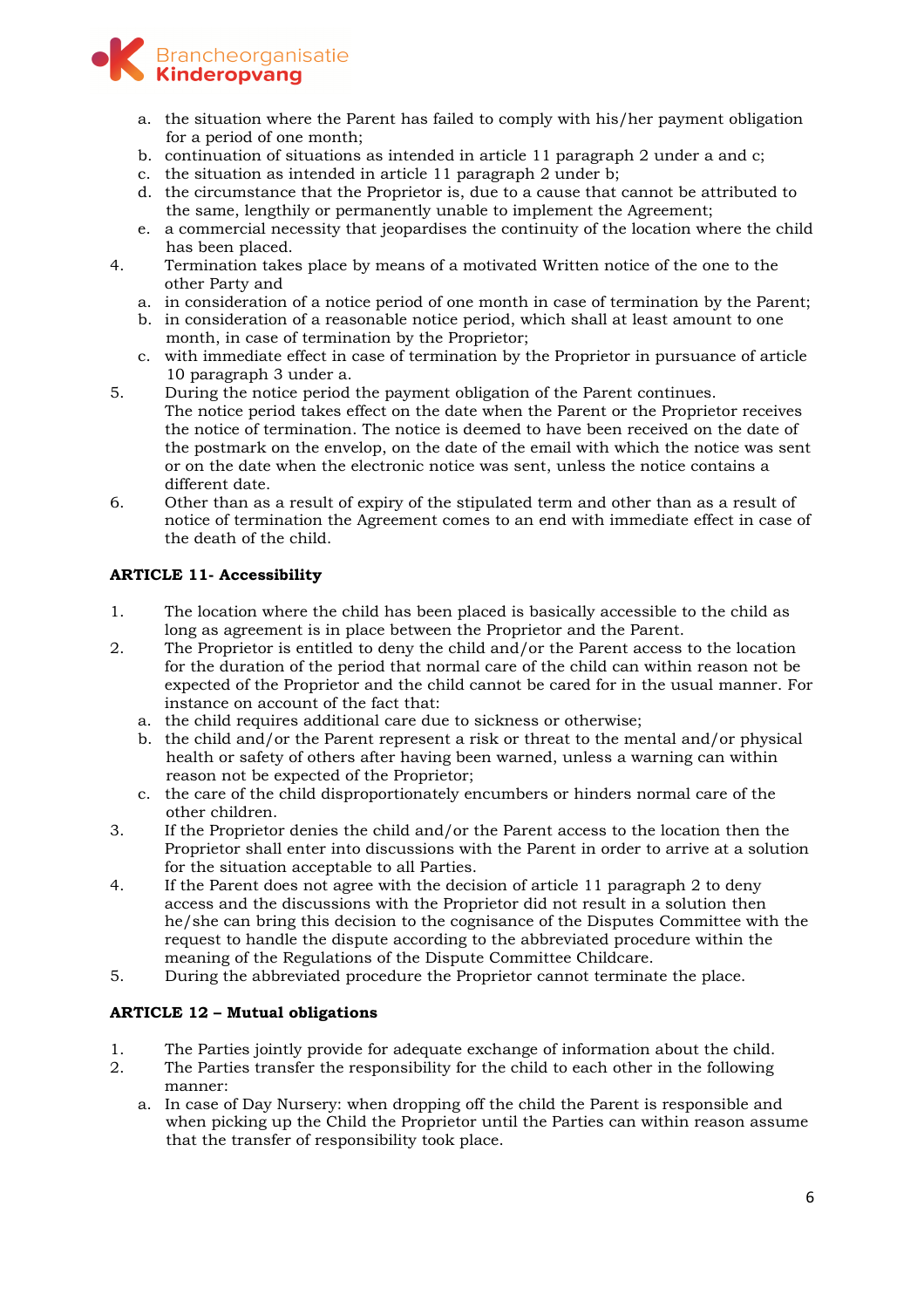

b. In case of Out-of-School Care: the way that the child comes to and leaves the Out-of-School Care determines the transfer of responsibility for the child. The Parties agree on Written arrangements about this.

### **ARTICLE 13 – Obligations of the Proprietor**

- 1. In pursuance of the Agreement the Proprietor is held to provide Childcare on the basis of the stipulated terms and conditions.
- 2. The Proprietor warrants that:
	- a. The Childcare that falls under its responsibility:
		- corresponds with the applicable legislation and regulations;
		- is performed in accordance with good practices and whilst making use of solid material;
	- b. A Child Centre that falls under its responsibility is suitable for responsible care of children both in terms of personnel and in terms of material facilities. A further regulation of the manner that the Proprietor complies with its obligations as intended in article 13 paragraph 1 is included in schedule 1. This schedule forms an integral part of these General Terms and Conditions.
- 3. The Proprietor takes the individual wishes of the Parent into account to the extent that this is reasonably possible.

### **ARTICLE 14 – Obligations of the Parent**

- 1. The Parent already reports particulars of a medical nature or in the development of the child with the registration.
- 2. The Parent sees to it that the Proprietor disposes of all data that are important to the availability of the Parent.
- 3. The Parent observes the rules that are applicable in the Child Centre.
- 4. The Parent refrains from each and every act that encumbers the implementation of the Agreement on the part of the Proprietor and sees to it that his/her child also refrains from the same.
- 5. The Parent drops off and picks up the child in a timely fashion and provides for compliance with this obligation by those who drop off and pick up the child on his/her behalf.
- 6. The Proprietor establishes the authority of others than the Parents to pick up the child from the Childcare In Writing, if so requested by the Parent.
- 7. The Parent pays the Proprietor in conformity with the relevant stipulated arrangements and within the payment term, at least bears responsibility for the same.

### **ARTICLE 15 – Change of the Agreement**

- 1. The Proprietor is entitled to unilaterally change the Agreement for compelling reasons. Compelling reasons are, in any case, changes in legislation and regulations or commercial circumstances that jeopardise the continuity of the location where the child has been placed*.*
- 2. Changes of the Agreement are announced by the Proprietor in a timely fashion with a notice that amounts to at least one month.
- 3. If the change of the Agreement results in an essential change in the Childcare to be provided then the Parent shall be authorised to dissolve the Agreement as from the day that the change takes effect.

### **ARTICLE 16 – The price and change of the price**

- 1. The price that the Parent needs to pay for the Childcare is stipulated in advance.
- 2. The Proprietor is authorised to change the stipulated price three months after the Start Date, including an increase. The Proprietor announces this kind of price change in advance. The price change cannot take effect earlier than one calendar month plus one week after the announcement.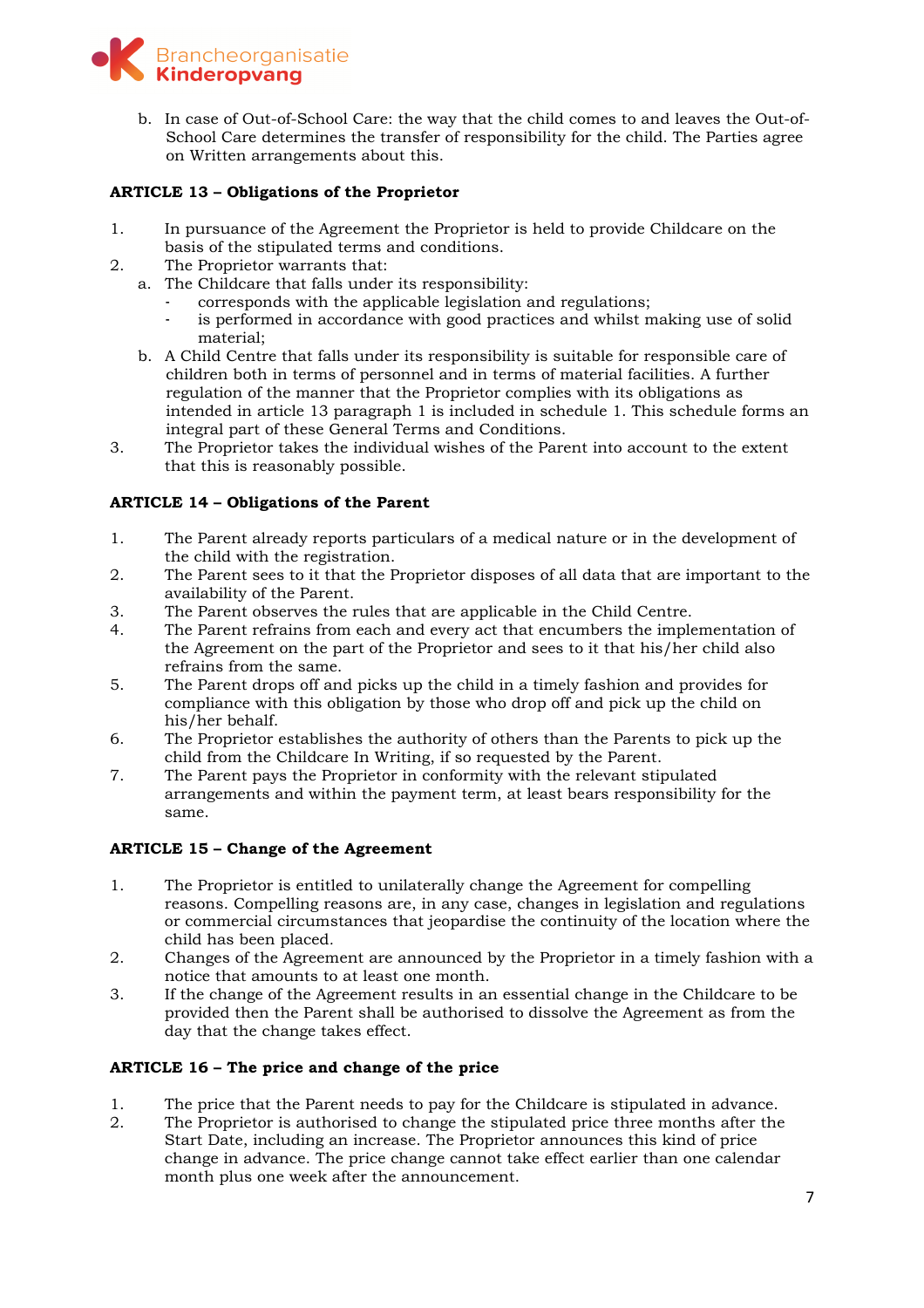

### **ARTICLE 17 – The payment / Late payment**

- 1. The Parent pays on the basis of a Written invoice and at the latest on the payment date specified on the invoice. Possible reliance on a provided security deposit equals payment. The invoice is provided without charge.
- 2. If a Parent pays to a third party designated by the Proprietor then the Parent shall consequently be released from his/her payment obligation. The designation by the Parent of a third party that must provide for payments shall not affect the liability of the Parent for (timely) payment. Possible payment by a third party on behalf of the Parent shall however release the Parent from his/her payment obligation.
- 3. Failing complete and timely payment the Parent shall be in default by operation of law.
- 4. After the expiry of the payment date the Proprietor sends a Written payment reminder and gives the Parent the opportunity to yet pay within 14 days after receipt of this payment reminder. Moreover, the Proprietor warns the Parent in this payment reminder for the cancellation authority of the Proprietor in pursuance of article 10 paragraph 3 under a. This payment reminder must be sent at least 14 days before there is question of said authority.
- 5. If after the expiry of the time limit specified in the payment reminder payment still did not take place the Proprietor charges interest as from the expiry of the final due date specified in the invoice. The interest equals the statutory interest.
- 6. Extrajudicial costs incurred by the Proprietor in order to force payment of a debt of the Parent can be charged to the Parent. The level of the extrajudicial collection costs is subject to statutory limitations.
- 7. A payment shall first be applied to the satisfaction of the payable costs and interest and then to the satisfaction of the oldest outstanding debts.

### **ARTICLE 18 – Applicable law and competent court**

- 1. Dutch law is applicable to the Agreement.
- 2. The competent Dutch court is authorised to rule on the Agreement notwithstanding the authority of the Disputes Committee, as intended in article 20, to take cognisance of a dispute as intended in said article.

### **ARTICLE 19 – Complaints procedure**

- 1. Complaints about the implementation of the Agreement must be submitted to the Proprietor In Writing and in a complete and clearly described manner and in a timely fashion, however at the latest within two months after the Parent has observed or could within reason have observed the shortcomings. The Parent must submit the complaint within a reasonable time limit after he/she has observed or should within reason have observed the shortcoming in the performance, in the course of which a complaint within a time limit of two months after discovery is deemed to have been submitted in a timely fashion.
- 2. The Proprietor handles the complaint in accordance with the internal complaints procedure. When preparing or changing this procedure the Parent Committee is entitled to issue its opinion in conformity with the provisions set forth in the Dutch Childcare Act.
- 3. If the complaint cannot be solved amicably then a dispute occurs that is susceptible to the dispute settlement rules of article 20.

### **ARTICLE 20 – Dispute settlement rules and statutory complaints regulations for Childcare**

1. Disputes between the Parent and the Proprietor about the conclusion or the implementation of the Agreement can be brought to the cognisance of the Disputes Committee Childcare, Bordewijklaan 46, PO Box 90 600, 2509 LP The Hague (www.sgc.nl), either by the Parent or by the Proprietor.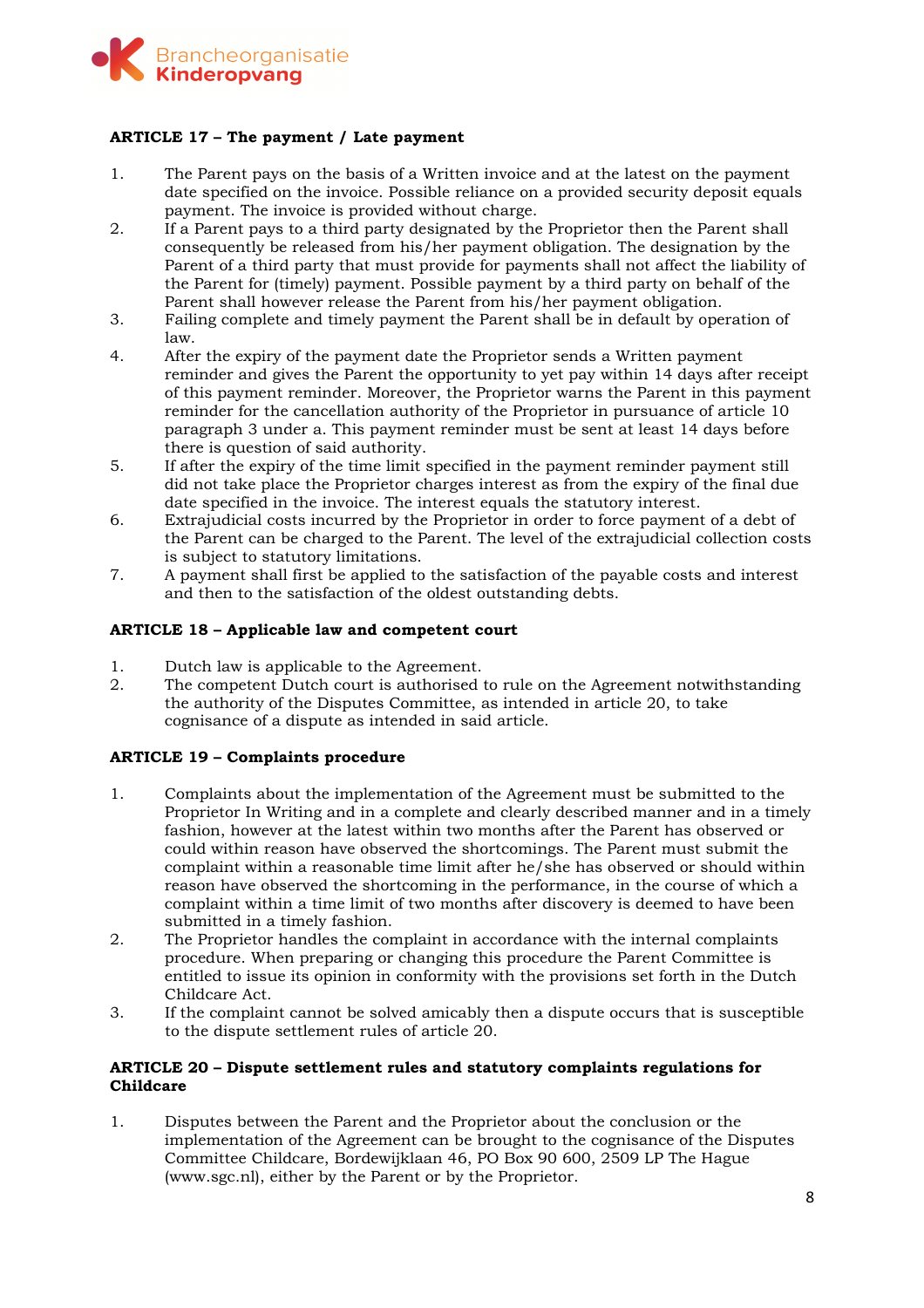

- 2. Disputes that are related to death, bodily harm or sickness are excluded from deliberation by the Disputes Committee. If bodily harm or sickness is demonstrably the result of the mode of action or the negligence of the Proprietor then a dispute about the consequences thereof in relation to these General Terms and Conditions (e.g. an obligation to continue payment) shall be admissible; the bodily harm shall not. With regard to bodily harm the route to the court is available.
- 3. A dispute is only handled by the Disputes Committee if the Parent has first submitted his/her complaint to the Proprietor.
- 4. At the latest three months after a complaint has turned into a dispute (reference is made to article 19 paragraph 3) the dispute needs to be brought to the cognisance to the Disputes Committee.
- 5. If a Parent brings a dispute to the cognisance of the Disputes Committee the Proprietor shall be bound by this choice. If the Proprietor intends to bring a dispute to the cognisance of the Disputes Committee, it must first request the Parent In Writing to express him-/herself within five weeks as to whether he/she agrees with the same. In this respect the Proprietor must announce that after the expiry of the aforementioned time limit it shall be free to bring the dispute to the cognisance of the court.
- 6. The Disputes Committee rules in consideration of the provisions set forth in the regulations applicable to the same. The regulations of the Disputes Committee are, if so requested, forwarded. A fee is payable for the handling of a dispute. The decisions of the Disputes Committee are given by binding third-party ruling. The route to the court is available for marginal assessment of this binding third-party ruling.
- 7. Only the court or the aforementioned Disputes Committee is authorised to take cognisance of disputes.
- 8. If so desired by the Parent, he/she can submit a complaint to a complaints committee in accordance with the statutory complaints regulations for childcare. In that case it is not required, in derogation from article 20 paragraph 3, that the complaint is first submitted to the Proprietor.

### **ARTICLE 21 – Compliance warranty**

- 1. The Association for the Childcare Sector in the Netherlands warrants, according to the further regulation compliance warranty (schedule 2), the compliance with the binding third-party rulings of the Disputes Committee Childcare that are related to disputes with a Proprietor affiliated with the same, unless the latter brings said third-party ruling to the cognisance of the court within two months after despatch of the same and the ruling, in pursuance of which the court declares the binding thirdparty ruling, to be non-binding, has become final and conclusive.
- 2. This compliance warranty of the Association for the Childcare Sector in the Netherlands is only applicable to rulings vis-à-vis its members.

### **ARTICLE 22 – Supplements**

Individual supplements to or expansions of these General Terms and Conditions must be stipulated In Writing between the Proprietor and the Parent.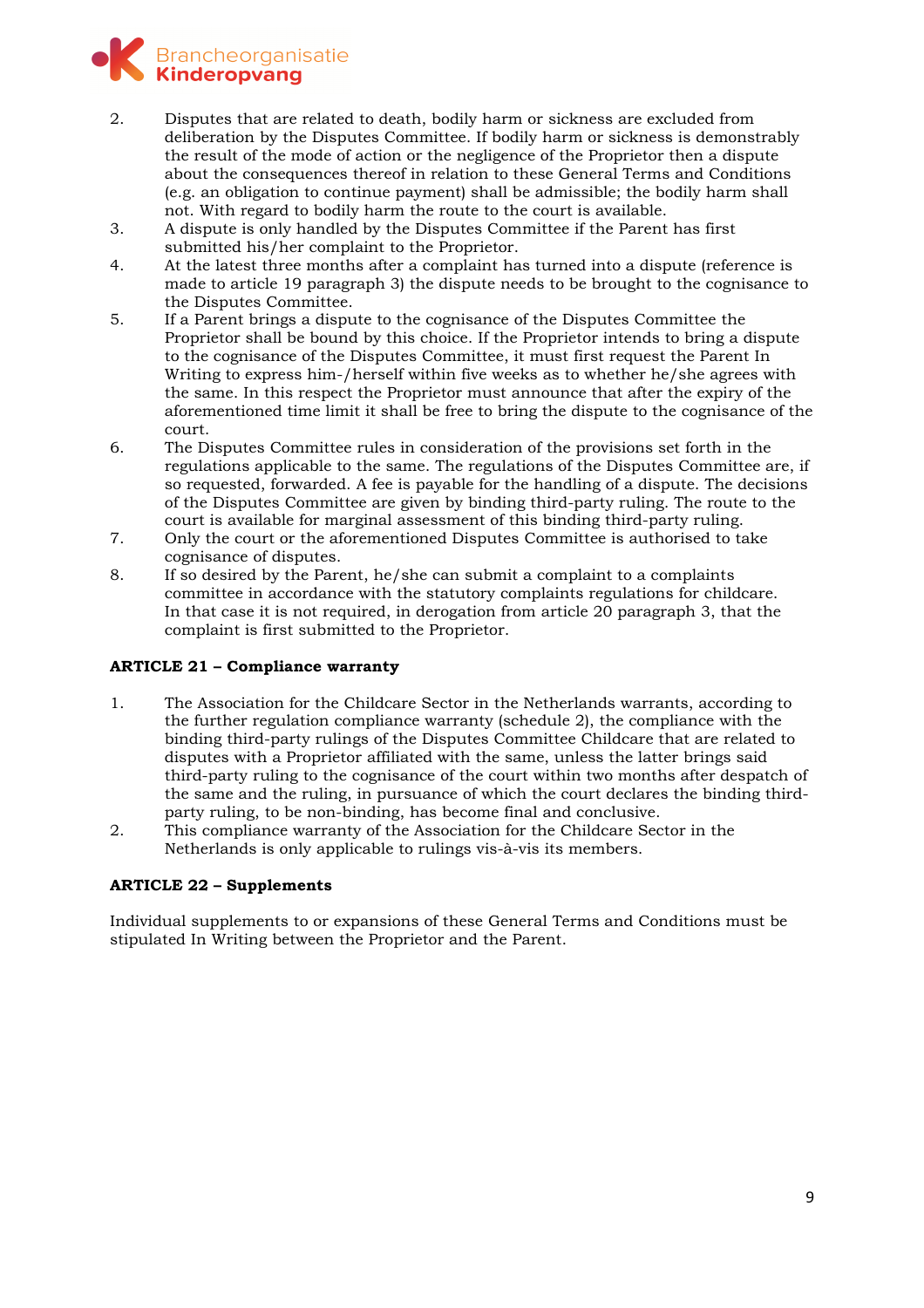

### **Schedule 1**

Further regulation of the obligations of the Proprietor pursuant to article 13 of the General Terms and Conditions for Childcare, Day Nursery and Out-of-School Care 2014.

The Proprietor complies with its obligations outlined in article 13 paragraph 2 by, inter alia, seeing to it that the undertaking disposes of:

- 1. a pedagogic policy plan that outlines the typical manner of handling children and their parents;
- 2. regulations / documents that reflect the policy with regard to hygiene, safety, child abuse, medical actions, sickness and privacy;
- 3. regulations that regulate the functioning of the Parent Committee;
- 4. regulations that regulate the complaints procedure;<br>5. an overview of or information about, the following e
	- 5. an overview of, or information about, the following elements of the Childcare:
		- a. type of care, possibilities of flexible care and possible additional services;
		- b. information about the group, the ratio between group leaders and the number of children per age category, and the available space;
		- c. exchange of information, form and frequency, including the number of parent meetings that basically take place per year;
		- d. the food to be provided;
		- e. possibilities of agreeing on specific arrangements about development, care and food;
		- f. opening hours and days and possible compulsory minimum purchase;
		- g. the hours when the children are received and leave the centre;
		- h. in case of Out-of-School Care:
			- the possibilities of participating in external activities, e.g. in the area of sports or music;
			- the possibilities of bridging the distance between school and Child Centre or school and external activity, e.g. the type of transport, whether or not under supervision;
			- the possibilities of bridging the distance between Child Centre and home, or external activity and home, e.g. whether or not going home independently;
			- the care during holidays and additional school days off;
		- i. the placement procedure;
		- j. the nature and scope of the settling in period;
		- k. possible regulations in which the standing orders of the Child Centre are established;
		- l. the applicable price;
		- m. the payment method and possible additional costs in case of different payment methods;
		- n. the cancellation terms and conditions, including the cancellation costs;
		- o. the registration terms and conditions, including the registration costs;
		- p. the applicable notice periods.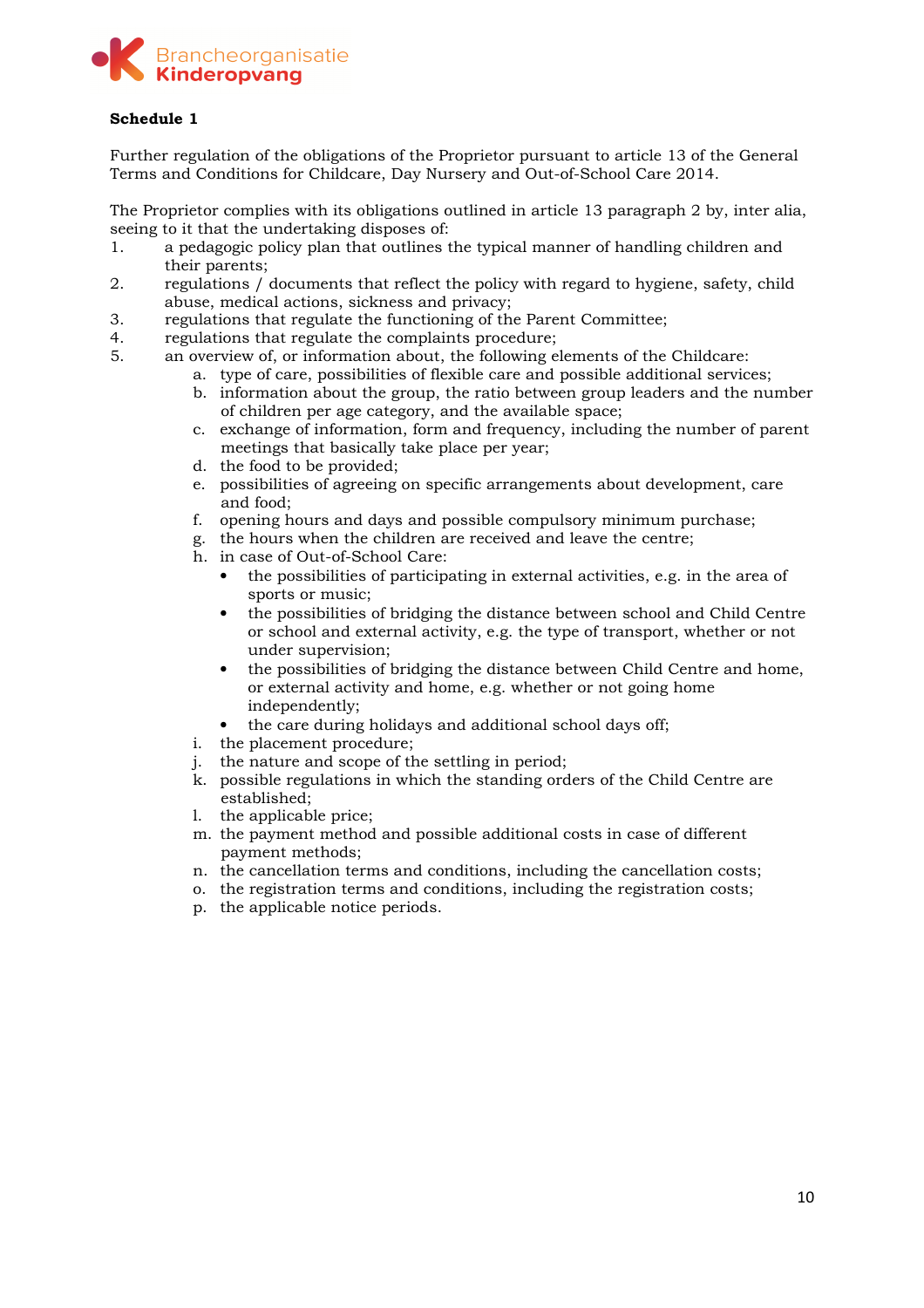

#### **Schedule 2**

Further regulation of the compliance warranty pursuant to article 21 of the General Terms and Conditions for Childcare, Day Nursery and Out-of-School Care 2014. Effective up to 1 July 2015.

The Association for the Childcare Sector in the Netherlands intended to accomplish disputes settlement rules with a compliance warranty that, on the one hand, indicate what certainties the consumer can expect of the rules and that, on the other hand, do no jeopardise the continuity of the Association for the Childcare Sector in the Netherlands. Guiding principle is that the consumer can rely on the compliance warranty of the Association for the Childcare Sector in the Netherlands if the Proprietor is put in the wrong following a ruling of the Disputes Committee and must proceed with payment to the consumer but fails, for reasons of its own, to do so. This compliance warranty of the Association for the Childcare Sector in the Netherlands is only applicable to its members.

- 1. A maximum amount for the compliance per ruling is set at EUR 10,000.00. A maximum amount for the compliance is also set for a total of multiple rulings at one Proprietor that are related to the same substantive dispute following the same event. This therefore regards individual disputes resulting from the same event at the same Proprietor. The maximum financial compliance in that case amounts to EUR 50,000.00 per Proprietor.
- 2. If the ruling of the Disputes Committee allocates an amount higher than the maximum amount of the compliance warranty then the Association for the Childcare Sector in the Netherlands shall take action in order to, within the framework of the compliance warranty, initiate a collection procedure and/or legal proceedings for the benefit of the consumer for the remaining part of the amount (the surplus). The collection route that is carried out for the benefit of the consumer and the possible legal steps following the same are at the expense of the Association for the Childcare Sector in the Netherlands. The collection costs and other judicial costs shall be recovered from the Proprietor by the Association for the Childcare Sector in the Netherlands.
- 3. At the start of the Disputes Committee the compliance warranty applies to any and all disputes subject to the two aforementioned conditions (maximum amount and warranty of a collection obligation in case of a higher amount). In those instances the Association for the Childcare Sector in the Netherlands shall retain a claim vis-à-vis the relevant member. It is up to the Association for the Childcare Sector in the Netherlands to collect this claim. The relevant collection route and the possible legal steps following the same are at the expense of the Association for the Childcare Sector in the Netherlands. The collection costs and the other judicial costs shall be recovered from the Proprietor by the Association for the Childcare Sector in the Netherlands.
- 4. If a situation of insolvency, suspension of payment and/or discontinuation of the business occurs then the compliance warranty is not applicable as long as the dispute has not been handled at a hearing yet. Hence: if one of these situations occurs before submission of the dispute or before the hearing then the Disputes Committee shall not issue a ruling. If this situation occurs after the dispute has been handled at a hearing then the compliance warranty as intended under 1 and 2 remains applicable.
- 5. If it has demonstrably been established that the Proprietor does not comply with the binding third-party ruling and did not within two months after despatch thereof submit the binding third-party ruling to the court for assessment then the consumer can rely on the compliance warranty. The payment by the Association for the Childcare Sector in the Netherlands up to the maximum of the amount payable by the same (see point 1) takes place within a time limit of one calendar month. The